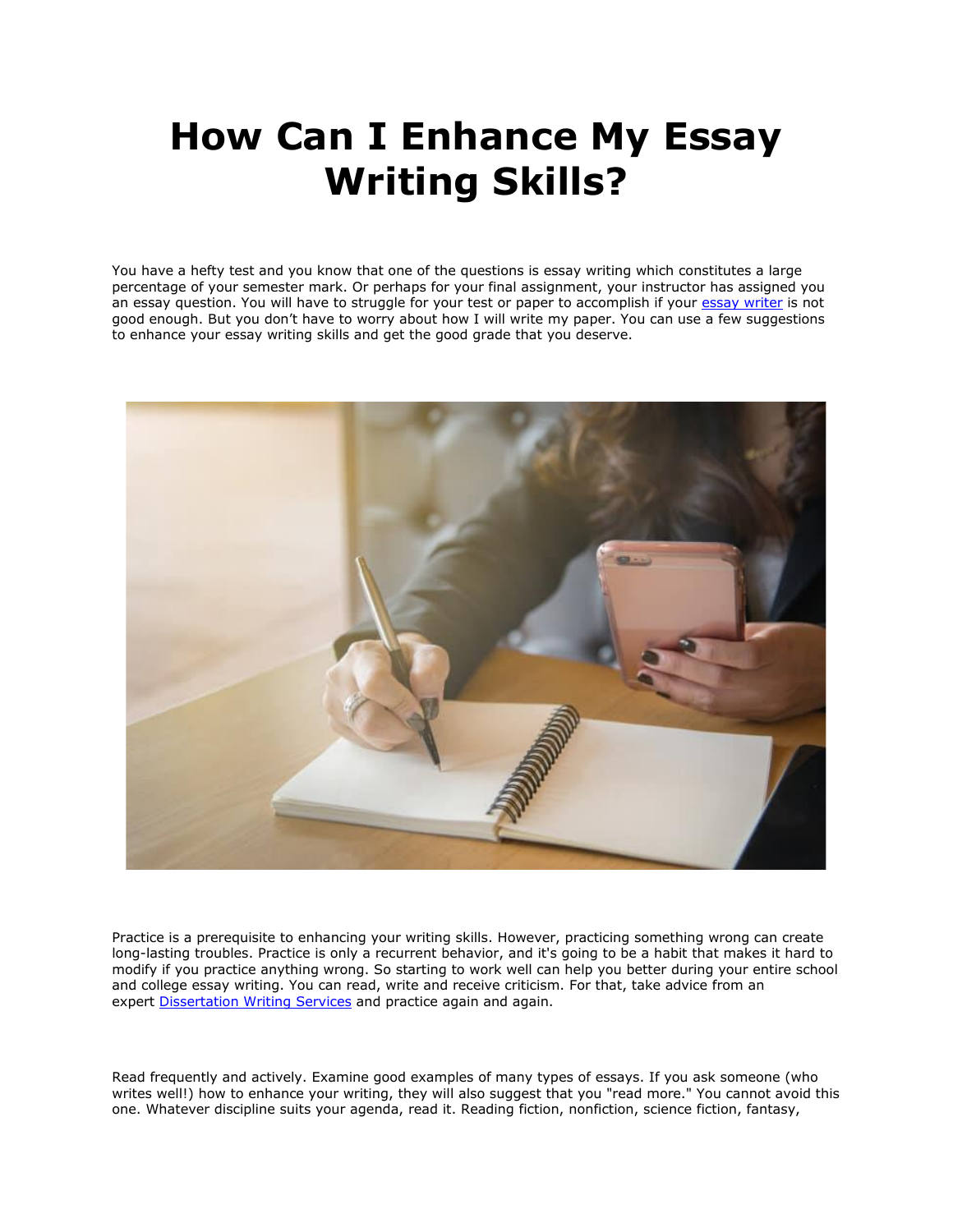historical fiction, and classical literature is simply for pleasure and to learn to enjoy reading. Once you start reading actively - a book or literature - you will notice a significant improvement in your essay writing.

This simply implies that you should approach a book or literature relevant to your [essay writer](https://www.freeessaywriter.net/) topic with a clear goal in mind. For instance, to observe language, style, grammar, structure, vocabulary, and everything else you want to learn to utilize better in your own writing, you can actively study every book, journal, or paper. This is really beneficial since people learn through imitation. Write, as frequently as possible. Short writings, long essays, competitions essays, scheduled essays, etc. Use writing for a purpose. Since practice instills things permanently, it will permanently make life hard when you have the habit of producing essays randomly without a defined approach or plan. If you already struggle to search through your thoughts and frequently experience a "writer's block" you may only need more practice writing, oddly enough.

There are two main reasons why you could find it difficult to write and improve your essays. The first is that you may not have a process in place before you begin writing.No one gets writing prompt, sits down in front of a blank screen, and produces a faultless piece of writing in 30 minutes. Writing an essay entails some brainstorming and outlining (at the very least), as well as a first draft. [Buy dissertation](https://gradschoolgenius.com/) So, devise a prewriting strategy that works for you. The other reason is that you are probably unaware that all writing follows a basic framework that is modified depending on the sort of essay you are writing and the topic matter. This is where a paper writing service can assist you in breaking down the structure of the most frequent types of essays and guiding you step-by-step through the drafting process. Make sure you set up a system for yourself and then practice writing essays as often as practicable with the help of the correct resources.

If you need a little more inspiration to write more, seek interesting essay competitions. Alternatively, you may do timed essays to get used to rushing through an essay and not waste hours figuring out where to begin. The best technique here is to find some good essay questions online or ask your teacher or lecturer for some, and get started right away - a brief brainstorming session, a quick outline, and then dig right in. Besides this, avoid using passive voice in essay writing and instead employ active voice. The reader will know who your topic is and what he, she, or they are doing if you use an active voice. Keep your academic essay in the active voice unless it is designed to have a mysterious tone. The active voice distinguishes both the action and the person or thing conducting it. It gives your words more clarity and precision.

Begin proofreading your academy essay once you've finished writing it. Look at the sentence structures first to see if there are any grammar or spelling errors. If you need assistance, you can use an [essay writer](https://youressaywriter.net/)  [online.](https://youressaywriter.net/) Then, to hear how your essay sounds, read it aloud. Check whether everything is in order. Is each sentence interesting to read? Is there any fluff in this? Is it better to use active or passive sentences? If portions of your essay aren't as strong as you'd like them to be, don't be hesitant to revise them. Your academic essay will almost certainly not be flawless the first time you write it. You may submit a terrific essay to your teacher that will demonstrate your abilities and earn you an exceptional score in your class with a little work and modification. It's tough to identify flaws or find ways to enhance something you're "too familiar with," but a third party who isn't acquainted with it can generally point them out right away.

Asking your teachers or professors for feedback is the greatest approach to acquire it. They'll be delighted that you're exercising your writing and will most likely warmly assist you. If they are reluctant, contact a student who is an expert essay writer to peer review your practice essays, or look for a credible proofreading service online that is not also creating essays for you. Simply ensure that you receive feedback on your work to [write my essay](https://www.writemyessay.help/) and verify that you're improving and developing good writing habits. Although external feedback is the greatest, you will want to learn as slowly and as much as possible how to test and modify your own work. One technique is to evaluate your own work (you may be notified of this by